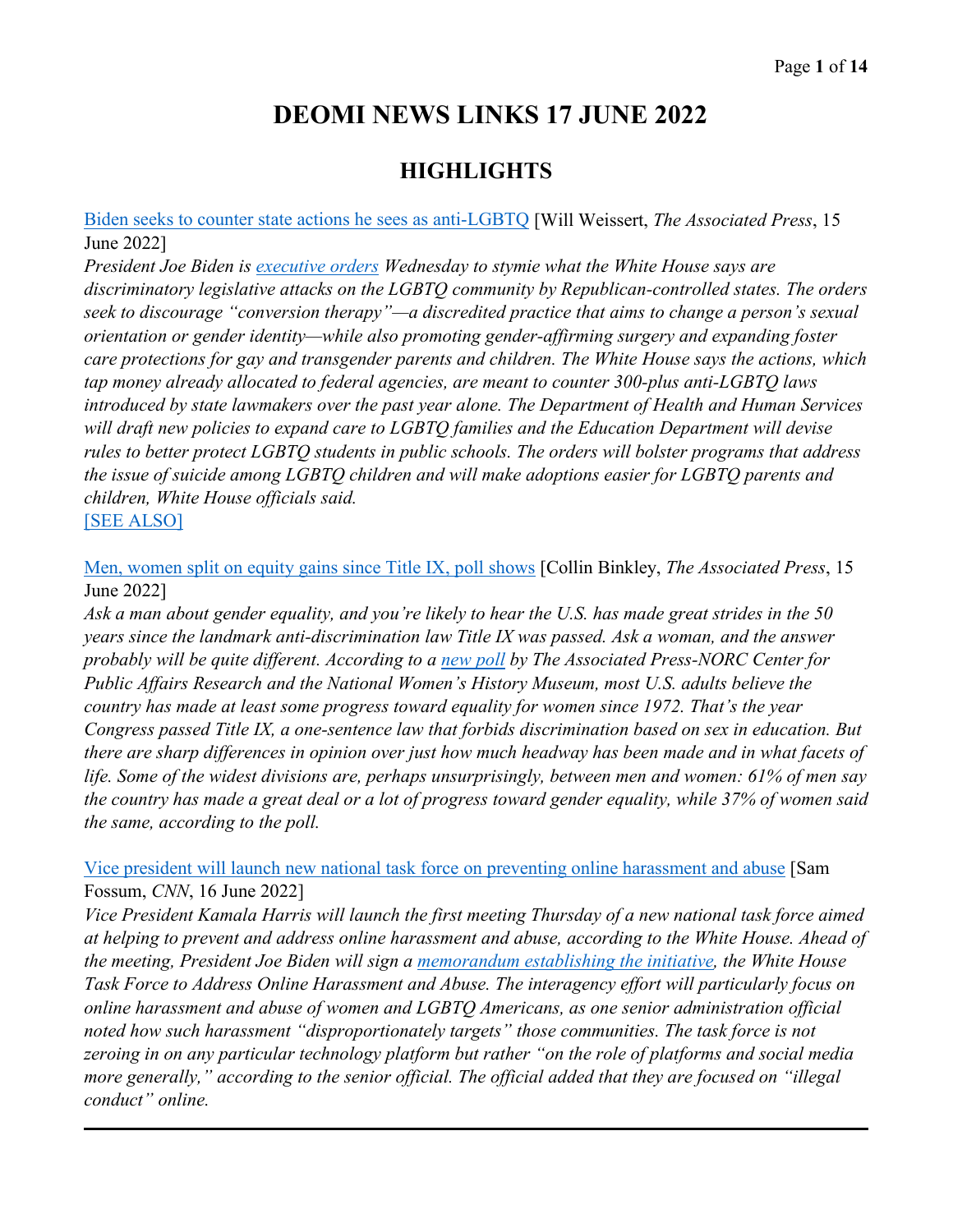# **CULTURE**

[The Army's search for gender-neutral fitness standards continues](https://www.armytimes.com/news/your-army/2022/06/15/the-armys-search-for-gender-neutral-fitness-standards-continues/) [Meghann Myers, *Army Times*, 15 June 2022]

Editor's note: This story has been updated to reflect a new Senate defense authorization bill amendment, passed June 15, that would require the Army to create a gender- and age-neutral fitness standard for combat military occupation specialties.

*The final version of the Army Combat Fitness Test debuted in April, significantly pared down from the way it was first envisioned in 2017 and without one of its founding mandates: gender-neutral standards. The Army has told soldiers for decades that its fitness test is a measure of worthiness—awarding promotion points to high performers and forcing out those who repeatedly fail—while also making up for the tests' shortcomings by reiterating that they are a test of health, not combat readiness. The ACFT bridges a gap in some ways, incorporating more domains of fitness than its predecessor, necessitating new training that includes weight lifting and core conditioning.* 

[DAF launches program to issue pregnant members free maternity uniforms](https://www.af.mil/News/Article-Display/Article/3065220/daf-launches-program-to-issue-pregnant-members-free-maternity-uniforms/) [SECAF Public Affairs, *Air Force News Service*, 16 June 2022]

*The Department of the Air Force will soon launch the Maternity Uniform Pilot Program, or "Rent the Camo," that will temporarily issue free maternity uniform items to pregnant Airmen and Guardians at 10 bases. This program is a joint effort with the Army and details on how and where to apply are being finalized. The U.S. Congress passed the "Rent the Camo: Access to Maternity Wear Act" Bill in 2020, creating this new program. Under this bill, the Defense Logistics Agency will establish pilot programs within each military branch to issue maternity uniform items to pregnant service members. Expectant active-duty service members will be temporarily issued three sets of maternity OCP tops and bottoms, which they can wear up to six months post-partum per Department of the Air Force Instruction 36-2903. Members will then return their uniforms to the CIF to process the returned uniforms and complete a questionnaire. The returned uniforms will be shipped to a central facility where they will be inspected, repaired, cleaned, and prepared for re-issue.*

### [Exploring the Clotilda, the last known slave ship in the U.S., brings hope](https://www.npr.org/2022/06/15/1105007375/exploring-the-clotilda-the-last-known-slave-ship-in-the-u-s-brings-hope) [Debbie Elliott and Marisa Peñaloza, *NPR*, 15 June 2022]

*Juneteenth has long had special meaning for the descendants of the last slave ship known to come to the United States, the Clotilda. People like Vernetta Henson and Darron Patterson of Mobile, Ala. They're descendants of Polee and Rose Allen, who were among the more than 100 kidnapped Africans a wealthy Alabama plantation owner smuggled into Mobile aboard the Clotilda 50 years after the Atlantic slave trade was abolished, and then sunk the ship to bury evidence of the crime. Since the shipwreck was found three years ago, there's been new focus on the Clotilda survivors and the community they founded after emancipation. Archeologists got their first complete look at it during a research excursion in May funded by a \$1 million dollar grant from the state of Alabama.* 

[The great 16th-Century Black composer erased from history](https://www.bbc.com/culture/article/20220615-the-lost-16th-century-black-composer-vicente-lusitano) [Holly Williams, *BBC Culture*, 15 June 2022]

*The Western classical music canon is notoriously White and male—so you might assume that a Black Renaissance composer would be a figure of significant interest, much-performed and studied. In fact,*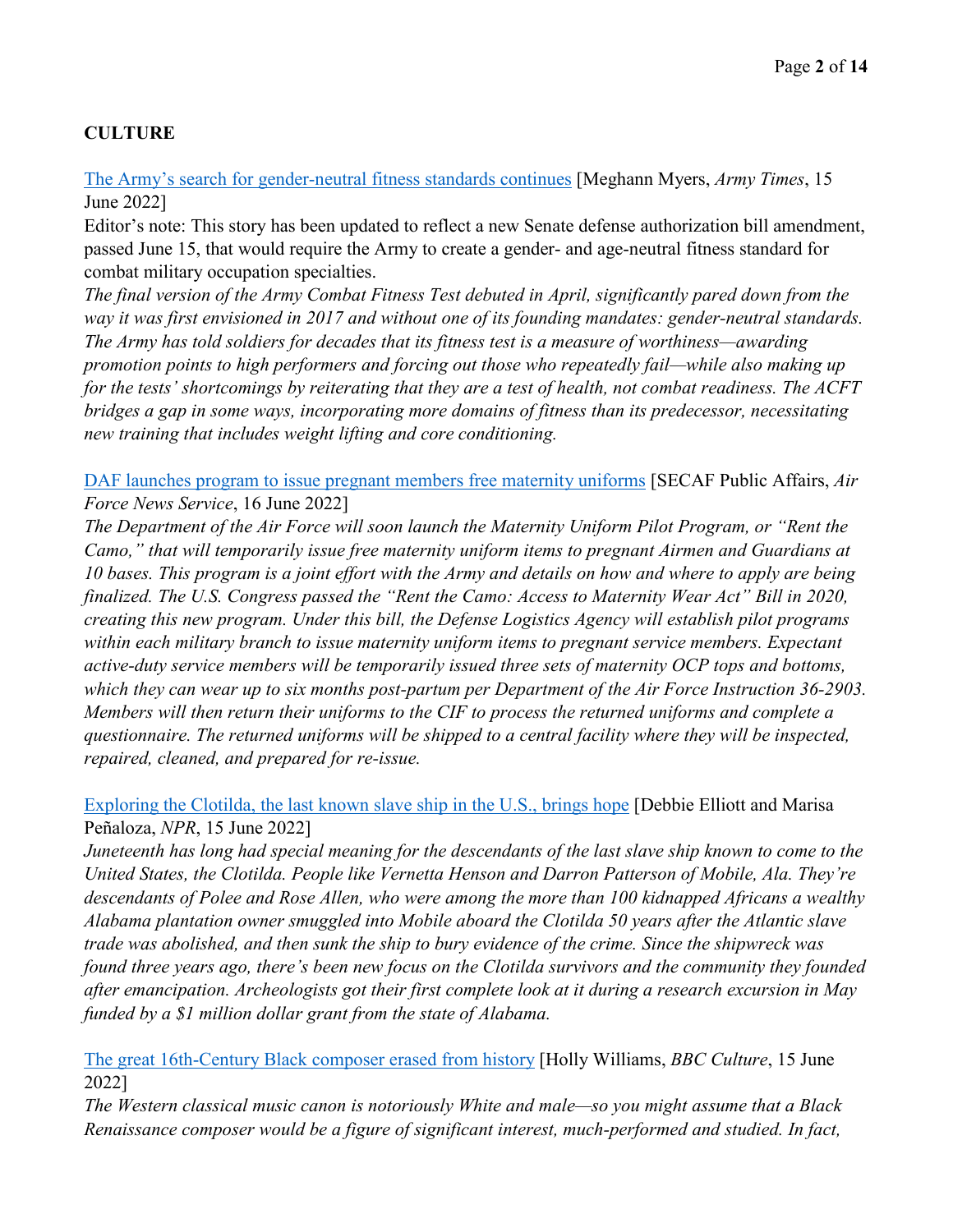*the story of the first known published Black composer—Vicente Lusitano—is only now being heard, alongside a revival of interest in his long-neglected choral music. Lusitano was born around 1520, in Portugal. In a 17th-Century source, he is described as "pardo"—a commonly used term in Portugal at the time meaning mixed race. It is most likely that Lusitano had a Black African mother and a White Portuguese father; Portugal had a significant population of people of African descent, due to its involvement in the slave trade. Comparatively little is known about Lusitano's life—a fact which has certainly not helped his historical legacy—although what we do know is dotted with juicily intriguing details. "There's a lot of things you could say about how cool he is as a person, and how exceptional he is as a figure," promises composer, conductor and early music specialist Joseph McHardy, a recent Lusitano champion.* 

#### [History made on Broadway with plans to rename theater after Lena Horne](https://www.nbcnews.com/news/nbcblk/history-made-broadway-plans-rename-theater-lena-horne-rcna33022) [Zachary Schermele, *NBC News*, 10 June 2022]

*The Nederlander Organization announced on Thursday it will rename the century-old Brooks Atkinson theater after legendary performer and civil rights activist Lena Horne, who died in 2010. The historic move marks the first time a Broadway theater will be named after a Black woman, as the industry continues to grapple with a relative lack of racial diversity. Last year, a group of Black theater leaders known as Black Theater United, whose founding members include Billy Porter and Audra McDonald, reached an agreement with Nederlander and Broadway's two other major landlords to have "at least one" of their theaters named after a Black artist, among other actions that seek to reassert their collective commitment to diversity and anti-racism.*

[How "A Strange Loop" fits into Black theater legacies](https://www.npr.org/sections/codeswitch/2022/06/11/256849445/how-a-strange-loop-fits-into-black-theater-legacies) [Nathan Pugh, *NPR*, 11 June 2022] [REVIEW] *When Code Switch has covered the theater industry, it's often to call out some of the uncomfortable racial dynamics in the room—whether that's the unease of watching Hamilton with a primarily White audience, controversies surrounding Asian representation in Miss Saigon, or the complexities of teaching The Merchant of Venice in schools. But we usually don't sing the praises of theater, or talk about how the artform can make us think about race in exciting and unique ways. So allow me to mix things up a little when I say this: I absolutely adore A Strange Loop, a musical by Michael R. Jackson which opened on Broadway at the end of April. It broke ground as the first musical to win the [Pulitzer](https://www.pulitzer.org/winners/michael-r-jackson)  [Prize for Drama](https://www.pulitzer.org/winners/michael-r-jackson) before going to Broadway. And it's now up for 11 awards at the 75th annual Tony Awards this Sunday.*  [\[SEE ALSO\]](https://www.reuters.com/lifestyle/top-tony-awards-a-strange-loop-lehman-trilogy-broadway-season-after-pandemic-2022-06-13/)

[June 12 is Loving Day—when interracial marriage finally became legal in the U.S.](https://www.npr.org/2021/06/12/1005848169/loving-day-interracial-marriage-legal-origin) [*NPR*, 12 June 2022] *When Richard and Mildred Loving awoke in the middle of the night a few weeks after their June, 1958 wedding, it wasn't normal newlywed ardor. There were policemen with flashlights in their bedroom. They'd come to arrest the couple. "They asked Richard who was that woman he was sleeping with? I say, I'm his wife, and the sheriff said, not here you're not. And they said, come on, let's go," Mildred Loving recalled that night in the [HBO documentary The Loving Story.](https://www.hbo.com/movies/the-loving-story) Their case went all the way to the Supreme Court. And on June 12, 1967, the couple won. Now, each year on this date, "Loving Day" celebrates the historic ruling in Loving v. Virginia, which declared unconstitutional a Virginia law prohibiting mixed-race marriage—and legalized interracial marriage in every state.*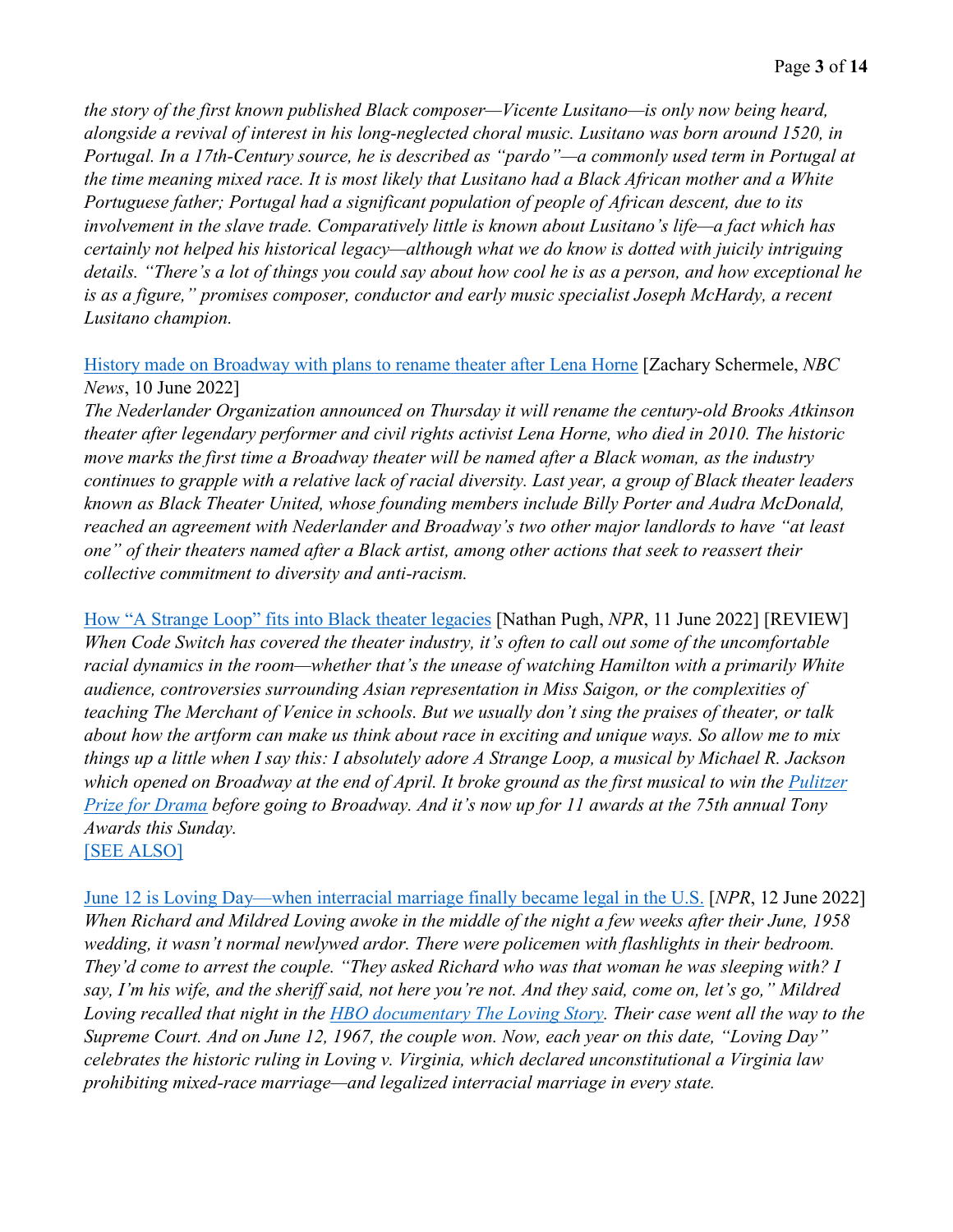#### ["People were very offended": "Tone deaf" corporations facing backlash for Juneteenth themed products](https://www.cnn.com/2022/06/15/us/juneteenth-companies-tone-deaf/index.html)

[Nicquel Terry Ellis, *CNN*, 15 June 2022] *Cherlisa Starks-Richardson was disappointed when she learned that the beloved children's museum in her community was selling a "watermelon salad" in celebration of Juneteenth. Starks-Richardson, who often took her daughter to the Indianapolis Children's Museum growing up, said she expected the museum would be more focused on educating the public about Juneteenth—which celebrates the emancipation of enslaved Black Americans—instead of serving themed foods. To make matters worse, she said, watermelon has historically been used as a racist trope against Black Americans. "People were very offended by it," said Starks-Richardson, an educator in the Indianapolis area. "Everybody is trying to capitalize off Juneteenth to make money. But we don't need the food. I want education. I want people to understand the purpose of (Juneteenth)."* 

[A small Wisconsin town is honored as the state's first Black-founded community](https://www.npr.org/2022/06/14/1104552007/a-small-wisconsin-town-is-honored-as-the-states-first-black-founded) [Diane Bezucha, *NPR*, 14 June 2022]

*Peter Baker says he will never forget his first visit to Lake Ivanhoe. It was 1966. He was 9 years old and his friend brought him up from Chicago on a fishing trip. They caught dozens of fish, mostly bluegills and crappies. "We went home and I ran in the house with all these fish and I showed my mother, 'We were up there at Lake Ivanhoe, and it was all Black!'" said Baker, now 66. "And the first thing she said is, to my father, 'Ernest, we're going up there next week.'" The tiny subdivision of Lake Ivanhoe is nestled beside a quiet lake, just six miles east of Lake Geneva. The Bakers bought a house on Tuskegee Drive and moved the family up from Chicago. Peter spent his days fishing, swimming and running through the woods. During the era of sundown towns, where African Americans were not welcome after dark, Baker said Lake Ivanhoe was a refuge. "We literally could sit in the middle of the roads at night time and watch the stars and talk and play," Baker said. "The freedom was unbelievable."* 

#### [Smithsonian unveils first Latino history exhibit, new gallery](https://www.nbcnews.com/news/latino/smithsonian-unveils-first-latino-history-exhibit-new-gallery-rcna33752) [Patricia Guadalupe, *NBC News*, 15 June 2022]

*The Smithsonian's first gallery dedicated to Latino history and culture is opening its doors to the public this weekend at the National Museum of American History. Billed as a precursor to a national Latino museum to be incorporated to the Smithsonian Institution, the [Molina Family Latino Gallery](https://latino.si.edu/gallery) will open on June 18 in the nation's capital with the exhibition, "¡Presente! A Latino History of the United States." The "¡Presente!" exhibit will highlight stories of Latinos and Latinas across the generations, such as the colonial-era Indigenous freedom fighter Toypurina, Puerto Rican baseball player Roberto Clemente, labor and farmworker leader Dolores Huerta, Cuban-American singer Celia Cruz, and the first Latina Supreme Court Justice, Sonia Sotomayor.* 

[Songs to believe in: A Juneteenth playlist](https://www.npr.org/sections/pictureshow/2022/06/16/1105224652/songs-to-believe-in-a-juneteenth-playlist) [Lara Downes, *NPR*, 16 June 2022] [COMMENTARY] *This Juneteenth, I'm finding it hard to celebrate. It's hard to reflect on freedom in this deafening swell of discord, this crescendo of threats to our most basic human and civil rights. It's hard to stand upright in this storm of unending violence, to find footing on ground riven by such deep and jagged divisions. It's hard, in such darkness, to believe in the dawn of a better day. But as we observe this holiday, I have to remember that freedom has always been hard fought and hard won. All we can ever do is believe in tomorrow and work to make it better, despite all evidence and against all odds. This Juneteenth, I turn to Du Bois' words and Bonds' music—to all the lessons of our history. I offer you a collection of music that insists on the promise of freedom, however long in coming.*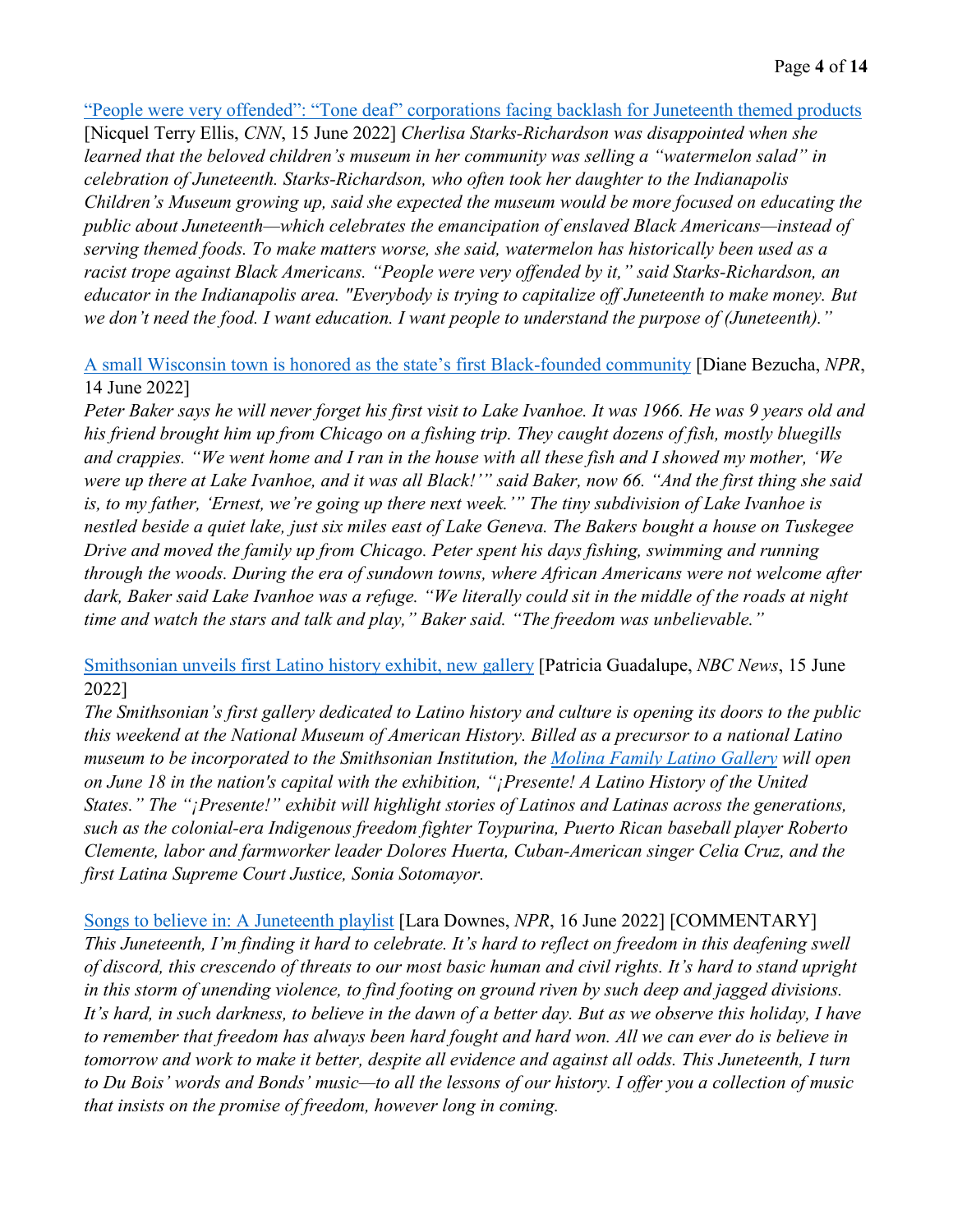# **DISCRIMINATION**

[Nursing home settles historic transgender discrimination complaint](https://www.nbcnews.com/nbc-out/out-news/nursing-home-settles-historic-transgender-discrimination-complaint-rcna33676) [Benjamin Ryan, *NBC News*, 16 June 2022]

*In a landmark settlement, a Maine assisted living facility has agreed to establish policies and procedures to ensure it is a welcoming place for LGBTQ seniors, after a 79-year-old transgender woman levied an accusation of discrimination. When Marie King filed her complaint with the Maine Human Rights Commission in October, alleging that the Sunrise Assisted Living facility in the town of Jonesport refused her admission as a resident because she is transgender, it was believed to be the first complaint of this kind in U.S. history. The settlement does not set a binding legal precedent. But legal experts nevertheless expect it to raise awareness that nursing homes and other assisted living facilities must abide by various state and federal laws barring them from discriminating against transgender people. The settlement also provides a roadmap for how such facilities can better serve the needs of LGBTQ seniors.*

# **DIVERSITY**

[Biden's seven new judicial nominees include first Latino for D.C. Circuit](https://www.reuters.com/legal/government/bidens-seven-new-judicial-nominees-include-first-latino-dc-circuit-2022-06-15/) [Nate Raymond, *Reuters*, 15 June 2022]

*President Joe Biden on Wednesday unveiled seven new judicial nominees, including U.S. Justice Department official Bradley Garcia, who would become the first Latino to serve on the influential federal appeals court in Washington, D.C. Garcia, a veteran appellate lawyer and a former law clerk to U.S. Supreme Court Justice Elena Kagan now at the Justice Department's Office of Legal Counsel, was nominated to join the U.S. Court of Appeals for the District of Columbia Circuit. Biden also made his first nomination to the 5th U.S. Circuit Court of Appeals by selecting U.S. Magistrate Judge Dana Douglas, a former partner at Liskow & Lewis, to be the first woman of color on the conservative New Orleans-based court.* 

[Stuart Delery to serve as first openly gay White House counsel](https://www.nbcnews.com/nbc-out/nbc-out-proud/stuart-delery-serve-first-openly-gay-white-house-counsel-rcna33743) [Zachary Schermele, *NBC News*, 15 June 2022]

*Stuart Delery, a longtime advocate for LGBTQ rights, will be the first openly LGBTQ person to serve as White House counsel when he assumes the position next month, President Biden announced on Wednesday. Delery current serves as White House deputy counsel. Delery was appointed acting associate attorney general, the Justice Department's No. 3 position, in 2012, becoming the highestranking LGBTQ official in the department's history, according to a White House official. Delery graduated from Yale Law School and clerked for Supreme Court Justices Sandra Day O'Connor and Byron White, according to a White House official. He lives in Washington with his husband and two children.* 

# **EXTREMISM**

[31 linked to White nationalist group arrested near Pride event in Idaho](https://www.nbcnews.com/news/us-news/31-linked-white-nationalist-group-arrested-pride-event-idaho-rcna33136) [Dennis Romero and Michelle Acevedo, *NBC News*, 12 June 2022]

*Thirty-one people affiliated with the White nationalist group Patriot Front were arrested near an annual LGBTQ+ event Saturday in Coeur d'Alene, Idaho, police said. The suspects were booked on suspicion*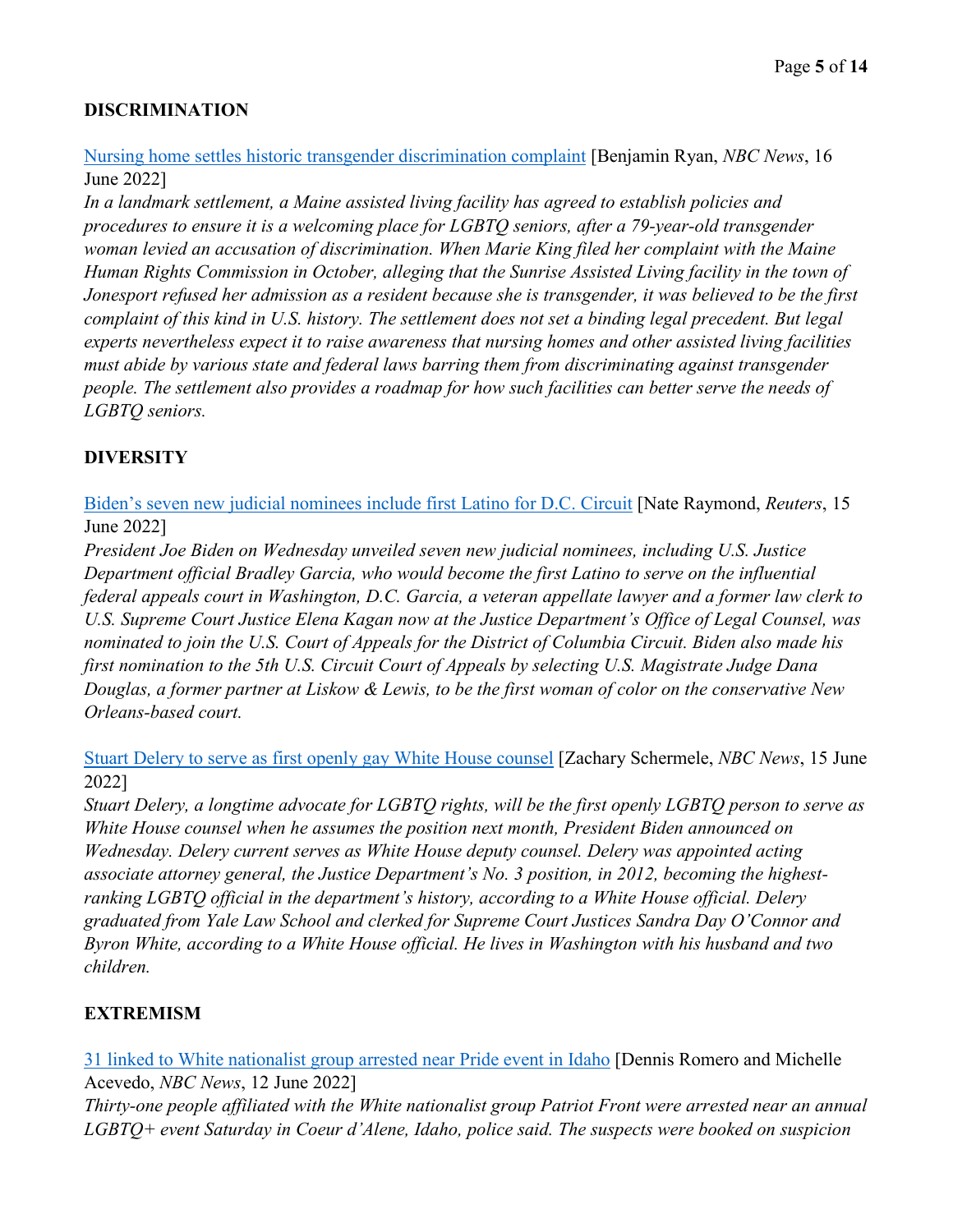*of conspiracy to riot, Coeur d'Alene Police Chief Lee White said at an afternoon news conference. Among those in custody late Saturday was a man with the same name as Patriot Front's Dallas-based founder, Thomas Ryan Rousseau. White said police were made aware in recent days that a number of groups planned to disrupt Pride in the Park, an annual event highlighting the civil rights struggles of LGBTQ+ communities.*

#### [46 University of New Hampshire fraternity members issued arrest warrants over alleged hazing](https://www.cnn.com/2022/06/11/us/unh-fraternity-hazing-charges/index.html) [Michelle Watson and Amy Simonson, *CNN*, 11 June 2022]

*Arrest warrants have been issued for 46 members of a fraternity at the University of New Hampshire, accusing them of student hazing at an event in April, police said this week. The university's Sigma Alpha Epsilon (SAE) chapter was suspended over the allegations, which were reported to the school by the fraternity's national organization, the school has said. Hazing is suspected to have happened at the university's SAE chapter house on April 13, at an event involving new members, police in the university's host town of Durham said in a news release. Warrants were issued for 46 SAE members on Tuesday, and 10 of them were arrested by Friday at 2 p.m., police said. Those 10 have been charged with hazing, a misdemeanor punishable by a fine of up to \$1,200, police said.* 

#### [Confederate flag-waving man found guilty in Capitol riot case](https://www.reuters.com/world/us/confederate-flag-waving-man-found-guilty-capitol-riot-case-2022-06-15/) [*Reuters*, 15 June 2022]

*A Delaware man who flew the Confederate flag inside the U.S. Capitol on Jan. 6, 2021 was found guilty along with his son of the felony charge of obstruction during the storming of the building, the Justice Department said on Wednesday. U.S. District Judge Trevor McFadden also found the father, Kevin Seefried, and son Hunter Seefried guilty of four misdemeanor offenses including entering and remaining in a restricted building and disorderly conduct in a Capitol building. McFadden acquitted Hunter Seefried of three other related charges. The Seefrieds had pleaded not guilty to all charges.* 

# [Neo-Nazi Group Plasters VA Hospital with White Supremacist Propaganda](https://www.military.com/daily-news/2022/06/13/neo-nazi-group-plasters-va-hospital-white-supremacist-propaganda.html) [Steve Beynon, *Military.com*, 13 June 2022]

*A far-right group peppered White supremacist messaging at a Department of Veterans Affairs hospital in Oklahoma, posting pictures to social media of a bathroom covered in racist slogans. White Lives Matter has more than 12,000 followers on Telegram, a platform with no active moderation efforts that has frequently been used for criminal activity such as child pornography and by terror groups including the Islamic State. It has become a favored communications tool for far-right groups since mainstream platforms like Instagram and Twitter have cracked down on White supremacist accounts. "It was brought to our attention Thursday that inappropriate and offensive stickers may have been placed at the Oklahoma City VA Health Care System," Terrence Hayes, a VA spokesperson, said in an email to Military.com. It is unclear whether the stickers were placed by a patient, a member of the hospital's staff, or a trespasser.*

### [U.S. files hate crimes charges against White gunman in Buffalo shooting](https://www.reuters.com/world/us/us-files-hate-crimes-charges-against-white-gunman-buffalo-shooting-2022-06-15/) [Sarah N. Lynch, *Reuters*, 15 June 2022]

*The U.S. Justice Department on Wednesday filed federal hate crime charges against an 18-year-old White supremacist accused of killing 10 people at a supermarket in a Black neighborhood in Buffalo, New York last month. Payton Gendron is facing 26 counts of hate crimes and a firearms offense, according to news reporters traveling with U.S. Attorney General Merrick Garland on Wednesday to the site of the shooting in western New York state. Earlier this month, Gendron pleaded not guilty to a 25-*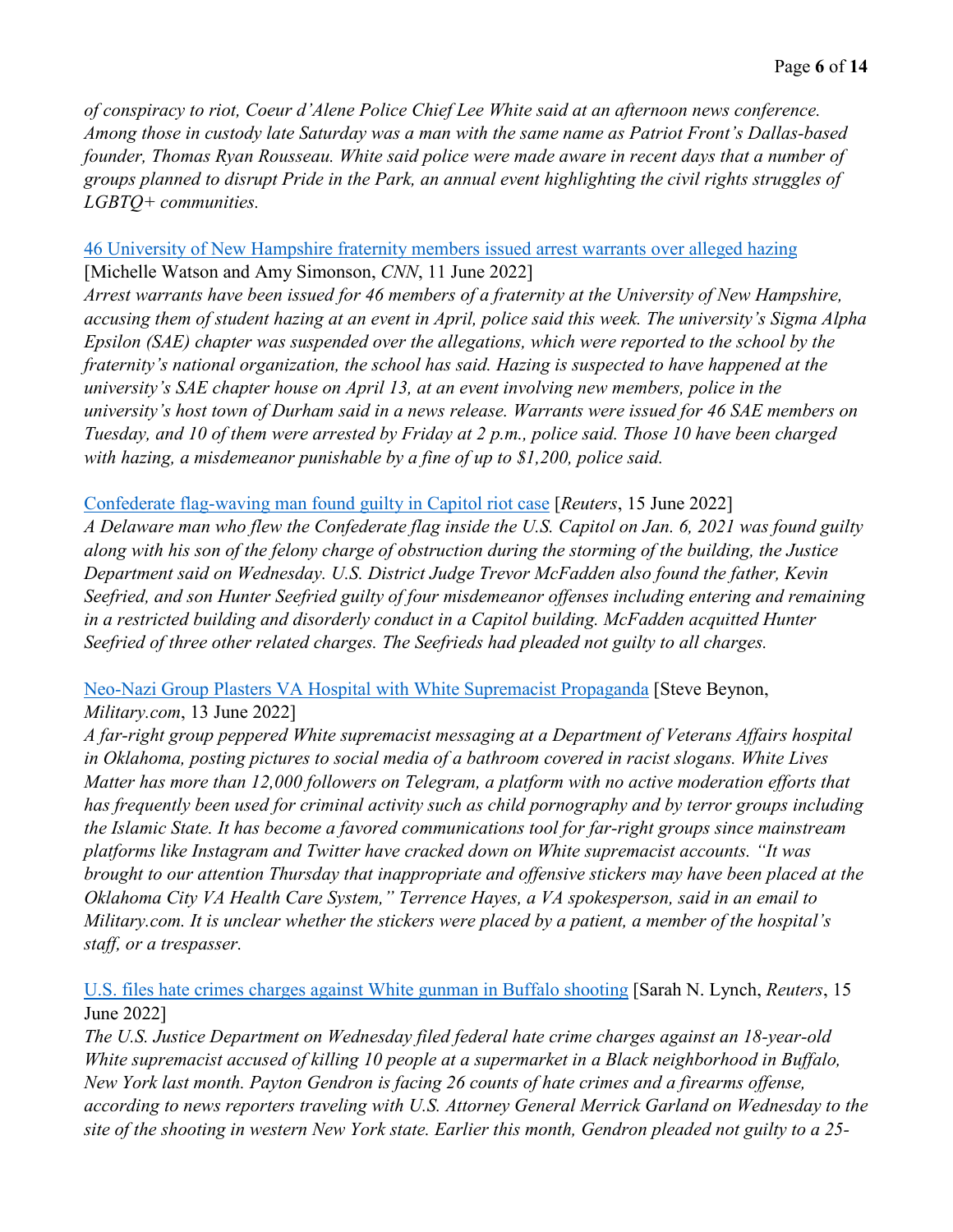*count indictment handed down by a New York state grand jury charging him with crimes including firstand second-degree murder and domestic terrorism motivated by hate. If convicted, he could face the death penalty* 

# **HUMAN RELATIONS**

### [GovExec Daily: Fixing Culture Clashes in the Office](https://www.govexec.com/management/2022/06/govexec-daily-fixing-culture-clashes-office/368233/) [Adam Butler and Ross Gianfortune, *Government Executive*, 16 June 2022] [PODCAST]

*Much has been written and said about the "Great Resignation" and its effects on American work culture. But, ultimately, organizations and employees need to see eye-to-eye on issues like respect, values and communication. How can organizations and employees work together to keep work culture clashes at a minimum for the best possible outcomes? Lee Frederiksen is an author, business strategist and the Managing Partner at the Hinge Research Institute. He joined the podcast to discuss the new Hinge report titled "Culture Clash: The Employee Experience Problem and How to Fix It."* 

# [Narcissistic Bosses Impede Flow of Knowledge](https://www.futurity.org/narcissistic-bosses-knowledge-2753212-2/) [Lauren Kirschman, *Futurity*, 14 June 2022]

*Narcissism is a prominent trait among top executives, and most people have seen the evidence in their*  workplaces. These individuals believe they have superior confidence, intelligence, and judgment, and will pursue any opportunity to reinforce those inflated self-views and gain admiration. When different *units in the same company share information, it boosts performance and creates a competitive advantage. Narcissists hinder this knowledge transfer due to a sense of superiority that leads them to overestimate the value of internal knowledge and underestimate the value of external knowledge. "Many big companies are what one would describe as multi-business firms, an organizational form where you have a corporate parent and subsidiary units," says coauthor Abhinav Gupta, associate professor of management in the University of Washington Foster School of Business. But units don't work with each other as much as companies would like, Gupta says. The [study, published in the Strategic Management](https://onlinelibrary.wiley.com/doi/10.1002/smj.3406)  [Journal,](https://onlinelibrary.wiley.com/doi/10.1002/smj.3406) reveals that certain personality traits of executives—specifically narcissism—impede the flow of information.*  [\[REPRINT\]](https://www.govexec.com/workforce/2022/06/narcissistic-bosses-impede-flow-knowledge/368156/)

#### **INTERNATIONAL**

# [Buzz Lightyear film banned from cinemas by UAE](https://www.bbc.com/news/entertainment-arts-61786355) [*BBC News*, 13 May 2022]

*Disney and Pixar's latest animated movie Lightyear has been banned from cinemas in the United Arab Emirates, officials said on Monday. The film contains a same-sex kiss, but the UAE's Media Regulatory Office did not give a specific reason for its decision. The department just said the film was banned for its "violation of the country's media content standards". The BBC has contacted both the UAE government and Disney for comment. The Lightyear ban comes just six months after the UAE said it would stop censoring cinematic releases and announced a 21-plus age rating for films it classifies for older audiences. The United Arab Emirates, a Sunni Muslim-ruled country, criminalises consensual same-sex sexual activity between adults.*

[The Lady of Heaven film: Morocco bans "blasphemous" British film](https://www.bbc.com/news/world-africa-61774830) [*BBC News*, 12 June 2022] *Moroccan cinema authorities have banned the controversial British film Lady of Heaven, after it was condemned by the country's religious council. The film claims to tell the story of Lady Fatima, the*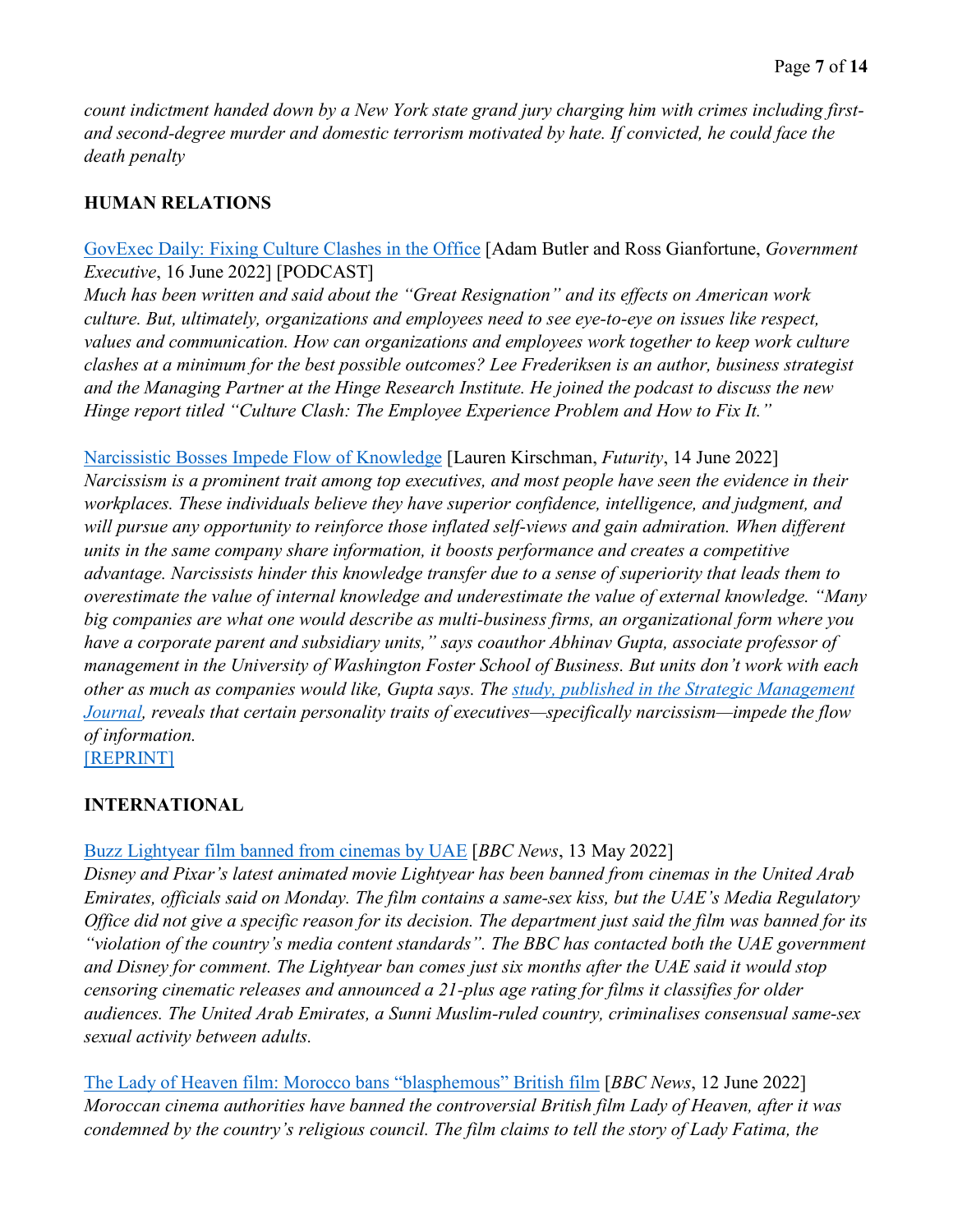*daughter of Prophet Muhammad. The Supreme Ulema Council said the movie was a "flagrant falsification of the established facts" of Islam. There have been protests against the film in the UK. Egypt, Pakistan, Iran and Iraq have also denounced it. The council accused the film of "loathsome partiality" and accused the filmmakers of seeking "fame and sensationalism" and "hurting the feelings of Muslims and stirring up religious sensitivities", according to Moroccan state media.* 

#### [Norwich blind photographer discovered hobby after losing sight](https://www.bbc.com/news/uk-england-norfolk-61530561) [Kate Scottert, *BBC News*, 12 June 2022]

*Rachael Andrews, 49, from Norwich [UK], said she started to experience sight-loss in her 20s when she had the pet rodents. She said she could no longer see them with the naked eye so she acquired a digital camera to help her. She developed a love of photography and joined the Vision Norfolk group which helped her feel "not so alone". Mrs Andrews said she progressed from the basic digital camera she started with to a digital SLR and now uses a mirrorless camera. After taking her photos, she blows them up big on the computer screen so she can see what she has taken. "I take great pleasure in putting them on the computer and will put them on Facebook and hope people like them," she said. "I think sometimes people think I've got more eyesight than I do because of my photos, but that's quite a compliment. "People think if you are visually impaired you can't be artistic, but you can."* 

[Qatar World Cup 2022: German ex-football star says host's treatment of gay people is unacceptable](https://www.bbc.com/news/world-middle-east-61770020) [*BBC News*, 11 June 2022]

*The treatment of gay people in World Cup host Qatar has been described as "absolutely unacceptable" by German football official Oliver Bierhoff. Mr Bierhoff told German newspapers he was unhappy that homosexuality was still illegal in the Gulf state. The former German football star also questioned the criteria used in selecting Qatar to host the tournament. Fifa has said all LGBTQ+ symbols will be allowed in stadiums during the event, which begins in November. But Qatari authorities have appealed for outsiders to respect their "conservative" culture. Homosexuality is illegal in Qatar and human rights organisation Amnesty International has said women and LGBTQ+ (lesbian, gay, bisexual, trans, intersex, queer or questioning) people "continue to face discrimination in law and practice."* 

[Saudi authorities seize rainbow toys for "promoting homosexuality"](https://www.bbc.com/news/world-middle-east-61813390) [David Gritten, *BBC News*, 15 June 2022]

*Authorities in Saudi Arabia have been seizing rainbow-coloured toys and children's clothing, which they claim encourage homosexuality, state TV says. An Al-Ekhbariya report showed commerce ministry officials removing a range of items from shops in the capital Riyadh. They included hair clips, pop-its, tshirts, hats and pencil cases. One official said the items "contradict the Islamic faith and public morals, and promote homosexual colours targeting the younger generation". The commerce ministry tweeted separately that its teams were confiscating "products that contain symbols and signs calling for deviation and contradicting common sense". Shops found to be selling them would face legal penalties, it added. Although Sunni Muslim-ruled Saudi Arabia has no laws regarding sexual orientation or gender identity, sexual relations outside marriage, including homosexual sex, are strictly prohibited.* 

# **MISCELLANEOUS**

[For Mental Crises, Send a Pro Not the Police?](https://www.futurity.org/mental-health-police-911-2750812-2/) [Krysten Crawford, *Futurity*, 9 June 2022]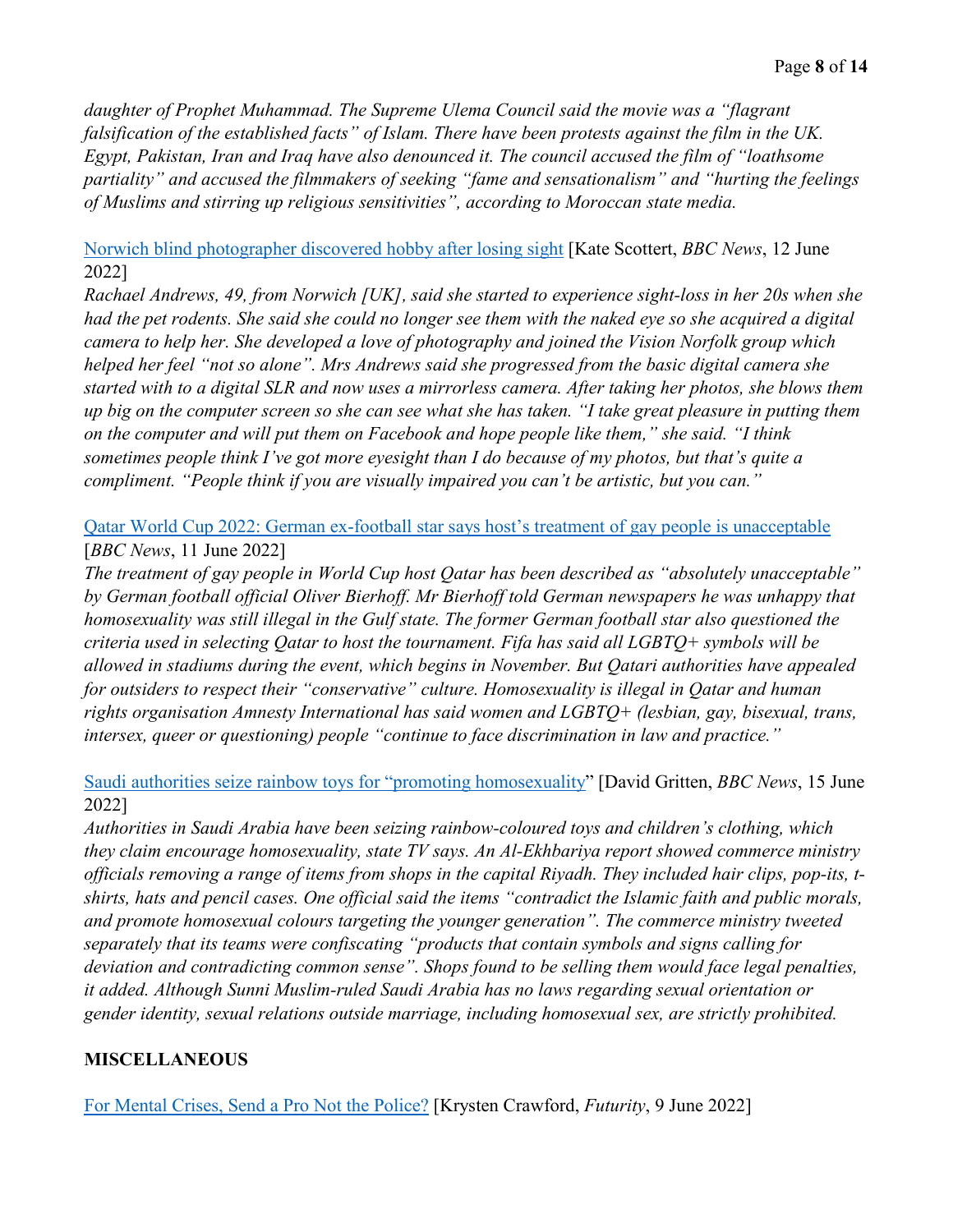*New research uncovers the strongest evidence yet that dispatching mental health professionals instead of police officers in response to some 911 calls can have significant benefits. The study of a pilot 911 response program in Denver, in which mental health specialists responded to calls involving trespassing and other nonviolent events, finds a 34% drop in reported crimes during the six-month trial. The [study](https://www.science.org/doi/10.1126/sciadv.abm2106) by Stanford University scholars Thomas Dee and Jaymes Pyne also shows that the direct costs of the alternative 911 approach were four times lower than police-only responses. The analysis, which appears in Science Advances, comes at a pivotal time in broader national discussions around the performance of police officers who often serve as first responders.*  [\[REPRINT\]](https://www.route-fifty.com/health-human-services/2022/06/mental-crises-send-pro-not-police/368068/)

[Hub for military vets coming to Virginia Tech's new Alexandria campus](https://www.washingtonpost.com/dc-md-va/2022/06/13/veterans-virginia-tech-boeing-hub/) [Teo Armus, *The Washington Post*, 13 June 2022]

*Boeing and Virginia Tech will establish a workforce development center in Alexandria to help military veterans transition to civilian life and build careers in the technology and defense industries, the two entities announced Monday. The center, which will be housed at Virginia Tech's new graduate engineering campus in the Potomac Yard neighborhood, marks yet another example of how local officials are hoping to grow and diversify Northern Virginia's pipeline of engineering talent as the region shapes up into a major tech hub. Tim Sands, president of Virginia Tech, said the hub is a continuation of his institution's long history with the military. The university is one of six in the United States that is designated as a "senior military college," with its 1,200-person cadet program at its Blacksburg campus that has existed since the school's founding more than a century ago.*  [\[REPRINT\]](https://www.stripes.com/theaters/us/2022-06-13/military-veterans-virginia-tech-campus-6332928.html)

[NYC Fire Department Calls for Help to Prevent Doxing](https://www.route-fifty.com/public-safety/2022/06/nyfd-calls-help-doxing/368174/) [Susan Miller, *Route Fifty*, 14 June 2022] *The New York City Fire Department is looking for consultants to help it prevent doxing of its 16,000 firefighters, emergency medical technicians and administrative support personnel across the five boroughs. Doxing—or the weaponizing of an individual's personal information to punish, harass or encourage threats—is a growing problem, potentially affecting anyone on the wrong end of a grudge, including police, poll workers and school officials. The FDNY also wants the consultant to provide employee education and training focusing on preventive and mitigation measures that address the targeting of and misuse of PII. Recommendations include basic cyber hygiene, such as avoiding posting affiliations with responder organizations on social media, using encryption and strong passwords and shredding unnecessary documents. It also advises responders to be aware that illicit actors can post videos of responder activities for nefarious purposes.* 

# **RACISM**

[Detroit honors Vincent Chin, Asian American killed in 1982](https://apnews.com/article/covid-health-new-york-detroit-san-francisco-1647f7fede6ebe4aca7509ee13675227) [Corey Williams, *The Associated Press*, 16 June 2022]

*Decades before Chinese immigrant Yao Pan Ma was attacked while collecting cans in New York and Thai American Vicha Ratanapakdee was fatally assaulted in San Francisco, Vincent Chin was beaten to death with a baseball bat in Detroit by two White men who never served jail time. Forty years later and amid a rise in hate crimes against Asian Americans—Detroit has partnered with The Vincent Chin 40th Remembrance & Rededication Coalition on a four-day commemoration to honor civil rights efforts that began with Chin's death and declare the city's commitment against such violence. "Although hate*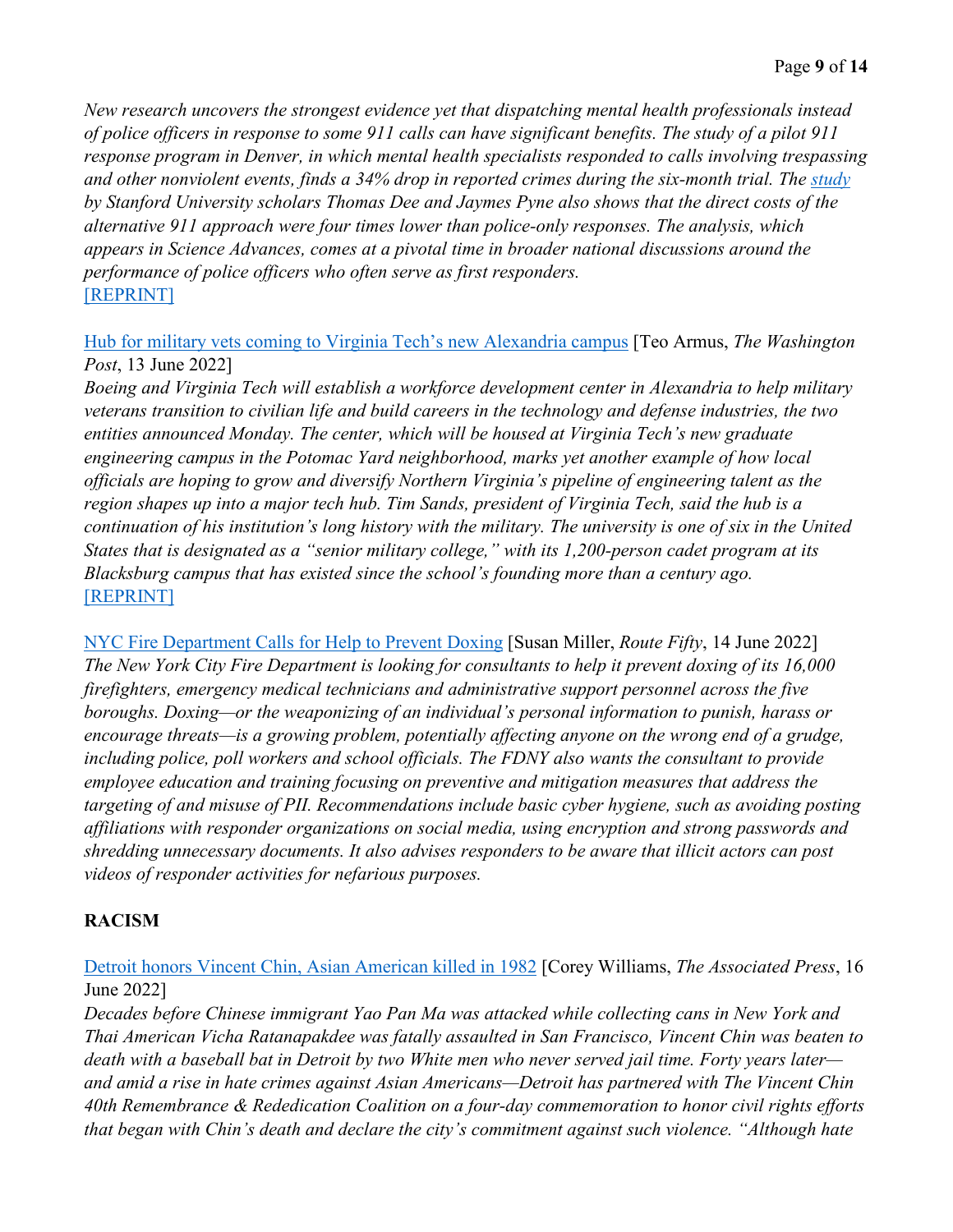*crimes existed, Vincent Chin did bring out a flash point for Asian Americans," Stanley Mark, senior staff attorney at the New York-based Asian American Legal Defense and Education Fund, said, calling Chin's death "a seminal moment among Asian Americans."* 

# [How a Race Riot Involving an Army Unit Led to the Largest Murder Trial in U.S. History](https://www.military.com/history/how-race-riot-involving-army-unit-led-largest-murder-trial-us-history.html) [Stephen Ruiz, *Military.com*, 14 June 2022]

*In July 1917, the all-Black 3rd Battalion, 24th Infantry Regiment, traveled by train from Columbus, New Mexico—near the Mexican border—to Houston. They were tasked with guarding the construction of an auxiliary National Guard training facility. The soldiers could not have fully imagined what awaited them. Their assignment to guard Camp Logan was scheduled to last seven weeks. It barely lasted a month, cut short by a race riot that resulted in 20 deaths and three courts-martial. Nineteen soldiers were executed, and 63 were given life sentences. Those verdicts stemming from the Houston Race Riot of 1917 might not be final, though. As of June 2022, the Army is reviewing a clemency petition for all 110 soldiers convicted after the three military proceedings resulting from the riot, a spokesman for the service confirmed to Military.com.*

[How structural racism led to the biggest mutiny in U.S. Navy history](https://taskandpurpose.com/history/racism-biggest-mutiny-naval-history/) [William Jung, *Task & Purpose*, 14 June 2022]

*The generational impact of slavery led to one of the United States' most tragic incidents: the largest mutiny in U.S. Naval history and the deadliest incident on the homefront during World War II. In the segregated military, Black sailors were not allowed to serve in combat roles and instead were limited to support roles such as that of stevedore—someone who loads and unloads cargo. To many Black sailors who voluntarily enlisted to fight the Germans and Japanese, such forced assignments led them to perform dangerous jobs like handling explosive munitions. While most sailors handling and loading dangerous explosives were Black, their supervisors were White officers, who raced their crews against each other to boost their load rate and win bets. This practice often violated safety measures such as loading two ships at the same pier in an attempt to improve their rate. On July 17, 1944, two ships, S.S. Quinault Victory and S.S. E.A. Bryan were docked on the same pier when an explosion obliterated them both, along with 4,600 tons of ammunition, instantly killing 320 men and wounding hundreds more.* 

### [Native children's remains to be moved from Army cemetery](https://www.armytimes.com/news/your-army/2022/06/14/native-childrens-remains-to-be-moved-from-army-cemetery/) [Michael Rubinkam, *Army Times*, 14 June 2022]

*For more than a century they were buried far from home, in a small cemetery on the grounds of the Army War College. Now they're heading home. The Army began disinterring the remains of eight Native American children who died at a government-run boarding school at the Carlisle Barracks, with the children's closest living relatives poised to take custody. The children had lived at the Carlisle Indian Industrial School, where thousands of Native children were taken from their families and forced to assimilate to White society as a matter of U.S. policy—their hair cut and their clothing, language and culture stripped. More than 10,000 children from more than 140 tribes passed through the school between 1879 and 1918, including famous Olympian Jim Thorpe.* 

[New York fund apologizes for role in Tuskegee syphilis study](https://apnews.com/article/politics-health-syphilis-race-and-ethnicity-business-0a393357b7014707cf2dd18454a3cce4) [Jay Reeves, *The Associated Press*, 11 June 2022]

*For almost 40 years starting in the 1930s, as government researchers purposely let hundreds of Black men die of syphilis in Alabama so they could study the disease, a foundation in New York covered*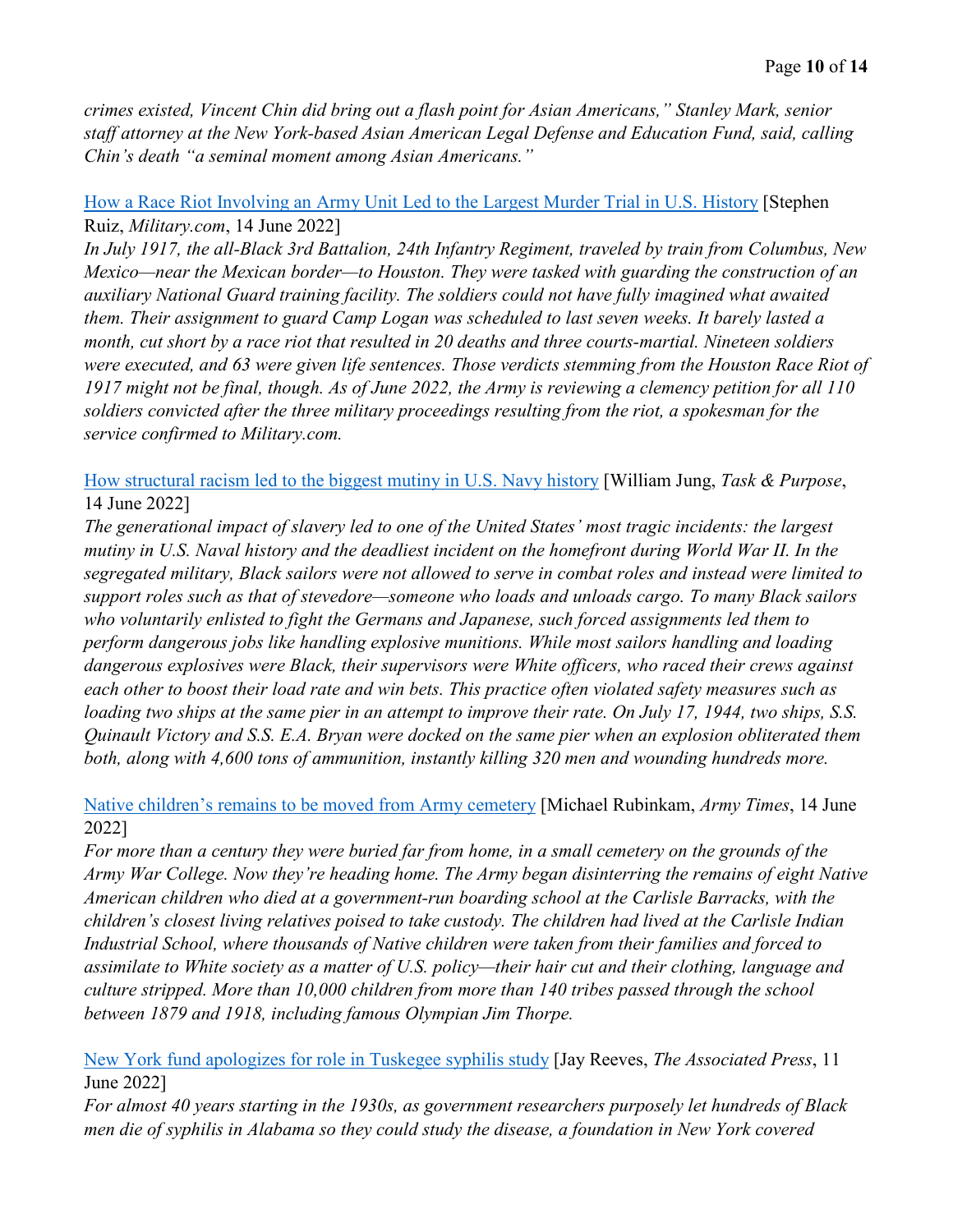*funeral expenses for the deceased. The payments were vital to survivors of the victims in a time and place ravaged by poverty and racism. Altruistic as they might sound, the checks—\$100 at most—were no simple act of charity: They were part of an almost unimaginable scheme. To get the money, widows or other loved ones had to consent to letting doctors slice open the bodies of the dead men for autopsies that would detail the ravages of a disease the victims were told was "bad blood." Fifty years after the infamous Tuskegee syphilis study was revealed to the public and halted, the organization that made those funeral payments, the Milbank Memorial Fund, publicly apologized Saturday to descendants of the study's victims.* 

A Noose [Was Found at a Federal Facility in Tennessee](https://www.govexec.com/management/2022/06/noose-was-found-federal-facility-tennessee/368098/) [Courtney Bublè, *Government Executive*, 13 June 2022]

*A noose was found recently at an Energy Department facility in Tennessee and the situation is now under investigation. The discovery was at the Y-12 National Security Complex, which is one of six production facilities in the nuclear security enterprise of the National Nuclear Security Administration, a semi-autonomous agency of the Energy Department. "An employee recently discovered a noose in a*  lightly trafficked area of a building under construction. It was removed immediately," Jason Bohne, *spokesperson for the company and the site, told Government Executive. "We are committed to providing employees with a work environment that is free of harassment, intimidation, retaliation, and discrimination. A noose blatantly violates our policies and work rules and will not be tolerated."* 

### [Why The Racial Wealth Gap Is So Hard To Close](https://www.npr.org/sections/money/2022/06/14/1104660659/why-the-racial-wealth-gap-is-so-hard-to-close) [Greg Rosalsky, *NPR*, 14 June 2022]

*It's been almost 160 years since Union General William T. Sherman led 60,000 soldiers on his "March to the Sea," a scorched-earth campaign through Georgia aimed at bringing the American Civil War to a quicker end. Shortly after, Sherman met with a group of Black ministers in Savannah to discuss the future. Four days after the meeting, on January 16, 1865, Sherman issued Special Field Order No. 15, which confiscated from Confederate landowners about 400,000 acres along the coast, stretching from Charleston, South Carolina, down to St. John's River in Florida. But, a few months after approving Special Field Order No. 15, Lincoln was assassinated. And his successor, Andrew Johnson, was a turncoat. He quickly began reversing pro-Black policies of the Lincoln Administration, including the policy of redistributing 400,000 acres of Confederate land to freed slaves. Despite all the ostensible progress Black Americans made in politics, business, and culture in the mid-to-late 20th and early 21st centuries, the economists find there's been very little progress in closing the average racial wealth gap since 1950.* 

# **RELIGION**

[Southern Baptists vote to fight sexual abuse and elect a leader eager for change](https://www.npr.org/2022/06/15/1105345149/southern-baptists-vote-to-fight-sexual-abuse-and-elect-a-leader-eager-for-change) [Blake Farmer, *NPR*, 15 June 2022]

*The annual meeting of the Southern Baptist Convention put dissonance on display. The mass gathering Tuesday and Wednesday in Anaheim, Calif., entailed two days of bickering over hot-button religious topics—ordaining women, denouncing the LGBT movement, applauding abortion bans—interspersed with 15-minute blocks of worship, prayer and preaching. Repentance was the dominant theme of the spiritual interludes. There is much to repent for after the bombshell third-party investigation by Guidepost Solutions, authorized at last year's meeting. The report, made public May 22, revealed widespread silencing of abuse victims. The denomination even kept tabs on hundreds of credibly*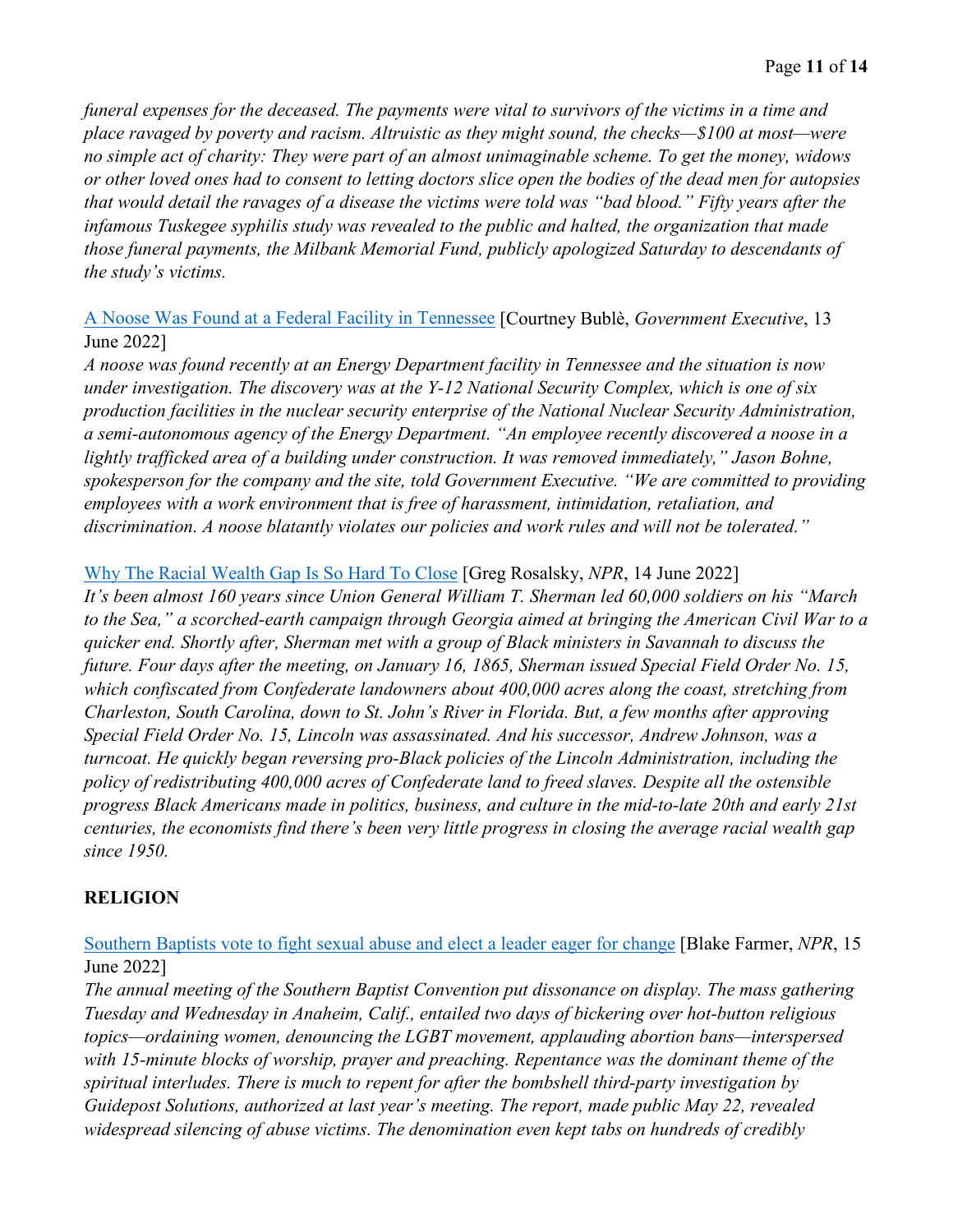*accused ministers but allowed them to move to other churches without sharing that information, the report noted.* 

# **SEXISM**

#### [Google paying \\$118M to settle pay bias case](https://thehill.com/policy/technology/3521096-google-paying-118m-to-settle-pay-bias-case/) [Rebecca Klar, *The Hill*, 13 June 2022]

*Google will pay \$118 million to settle a case alleging the tech giant paid female employees less than men for similar work. A third party will also analyze Google's pay practices as part of Friday's settlement agreement ending a case first brought by former employees in 2017. The settlement covers about 15,500 female employees across 236 job titles in California since Sept. 14, 2013. The lawsuit accused Google of discriminating against female employees by "systematically paying" them lower compensation than male employees, as well as by assigning and keeping women in job levels with lower compensation ceilings and advancement opportunities than they do for men with similar skills and experience.*

[North Carolina charter school's skirt requirement for girls unconstitutional, court rules](https://www.reuters.com/legal/government/north-carolina-schools-requirement-that-girls-wear-skirts-unconstitutional-court-2022-06-14/) [Nate Raymond, *Reuters*, 14 June 2022]

*A North Carolina charter school's requirement that girls wear skirts based on the view that they are "fragile vessels" deserving of "gentle" treatment by boys is unconstitutional, a federal appeals court ruled on Tuesday. The 4th U.S. Circuit Court of Appeals ruled 10-6 that Charter Day School violated three female students' equal protection rights by adopting the skirts policy based on gender stereotypes about the "proper place" for girls in society. The school implemented a dress code that its founder, businessman Baker Mitchell, in an email and testimony said would "preserve chivalry" and ensure girls are treated "courteously and more gently than boys." The Richmond, Virginia-based court also allowed the students to pursue a claim under Title IX, a federal law that prohibits sex discrimination in federally-funded education.* 

# **SEXUAL ASSAULT/HARASSMENT**

[Campus sex assault rules fall short, prompting overhaul call](https://apnews.com/article/politics-sports-donald-trump-education-5ae8d4c03863cf98072e810c5de37048) [Heather Hollingsworth, *The Associated Press*, 16 June 2022]

*What Karla Arango says started as a dorm-room sexual assault got even worse as word spread around campus. Her attacker's fraternity brothers snubbed her, she says, whispering about her in the cafeteria, blocking her phone number and unfriending her on social media. Soon her grades were slipping. Arango's experience in her first year at Northern Kentucky University highlights what experts see as deep-seated problems with Title IX, the 1972 federal civil rights law that prohibits sexual discrimination in education. It turns 50 this month. Heralded as a gamechanger for female college athletes, the law also is supposed to protect sexual assault and harassment accusers like Arango, giving them options like moving dormitories or even getting their attackers removed from the school. In practice, the law's protections fall short, accusers and advocates say.* 

["I have f\\*ing had it'—Airman goes public with allegations of assault and criminal justice failure](https://taskandpurpose.com/news/air-force-national-guard-sexual-assault-tiktok/) [Haley Britzky, *Task & Purpose*, 14 June 2022]

*An airman in Florida made a TikTok video over the weekend in which she described her assault by another service member last year, and said that she is being failed by the civilian and military justice*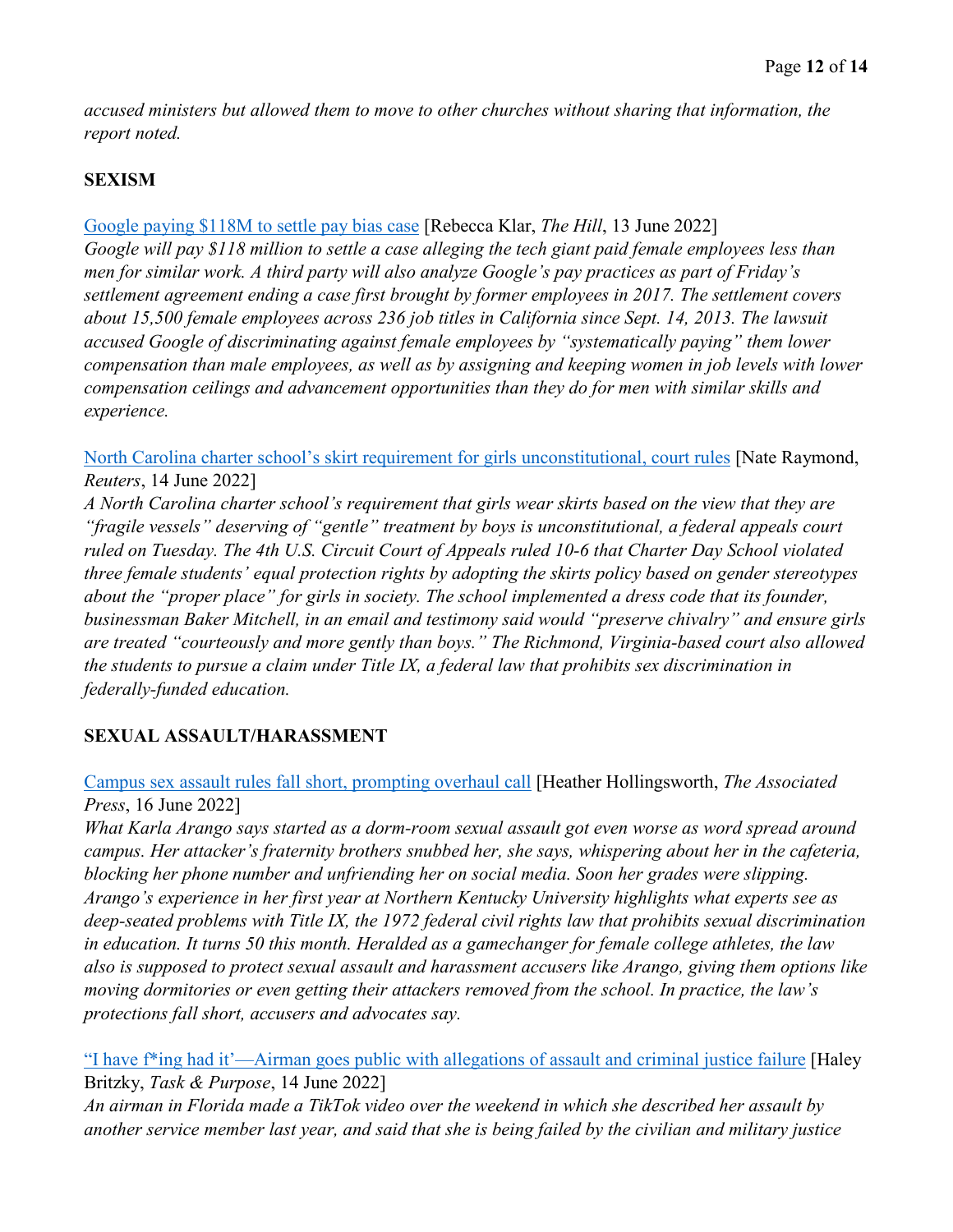*systems. "My name is Staff Sgt. Kacie Suchanek, and today marks eight months since I've been raped," the airman says in the video, looking directly at the camera as she sits in her uniform. "I've absolutely had it and I'm at my breaking point." Suchanek, an airman with the 125th Fighter Wing in the Florida Air National Guard, said she was raped by another service member on Oct. 11, 2021. Because of her and her attacker's duty status, and because the assault happened off-base, Suchanek told Task & Purpose on Monday that it did not fall within the military's jurisdiction to prosecute and was instead being handled by civilian authorities. She did say, however, that her request for an expedited transfer to another unit was recently rejected, though she isn't sure by whom.* 

[Two students sue shipping giant Maersk, alleging sexual assault and harassment](https://www.cnn.com/2022/06/15/business/maersk-rape-lawsuits-students-invs/index.html) [Blake Ellis and Melanie Hicken, *CNN*, 15 June 2022]

*An 18-year-old US Merchant Marine Academy student who was repeatedly harassed and groped by older, male crew members during a training program aboard a commercial ship was so terrified of being sexually assaulted that she slept in a locked bathroom, clutching a knife for protection, a lawsuit filed Wednesday alleges. Using the moniker Midshipman-Y, the young woman's account represents the*  latest blow to the federal academy, which has struggled to protect students from sexual abuse both on *campus and at sea, and hold offenders accountable. Last year, the academy briefly shut down its mandatory "Sea Year" training program following the published report of another student who said she was raped by a senior crew member at sea in the summer of 2019, when she was 19 years old.* 

# **VETERANS**

# [At 94, this vet preserves the history of World War II linguists secretly trained in Minnesota](https://www.startribune.com/at-94-this-vet-preserves-the-history-of-world-war-ii-linguists-secretly-trained-in-minnesota/600181950/) [Laura Yuen, *The Star Tribune (Minneapolis, Minn.)*, 14 June 2022]

*They were considered America's secret weapon in the war against Japan. But decades later, their secrets—and the stories of their sacrifice—need to be shouted from our rooftops. Eighty years ago this month, the first of 6,000 soldiers came to the Twin Cities during World War II to be trained at a covert military intelligence language school. Most were Nisei, born in the United States to Japanese immigrant parents. They would later be shipped to the Pacific theater to intercept radio signal communications, translate captured battle plans, interrogate prisoners of war, and even crawl toward enemy lines to spy on Japanese commanders. Major Gen. Charles Willoughby, chief of military intelligence for Gen. Douglas MacArthur, estimated the Nisei shortened the Pacific war by two years and saved a million American lives. The irony is that many of these men and women, or their families, were incarcerated because the U.S. government deemed them a national security threat due to their Japanese ancestry.*  [\[REPRINT\]](https://www.stripes.com/history/2022-06-14/veteran-history-wwii-linguists-minnesota-6338882.html)

["Everyone Can Rally Around Bicycles": Vets to Honor All-Black Corps with Ride](https://www.military.com/daily-news/2022/06/14/everyone-can-rally-around-bicycles-vets-honor-all-black-corps-ride.html) [Daniel Langhorne, *Military.com*, 14 June 2022]

*Bobby McDonald's infectious smile beams as he tells the unusual history of the 20 Black soldiers and their White lieutenant who pioneered the U.S. Army's use of bicycles. Military planners' interest in bicycles likely stemmed from a desire to ditch slow-moving logistics wagons that would stretch for 50-60 miles behind a Civil War-era army. Soldiers had to transport feed for horses, and bicycles could move much more quietly without requiring trips to water troughs. But the history of bicycles in the service is more than just a technological oddity. It also coincides with a shift in how Black soldiers would serve their country. For more than a year, the event, called Iron Riders 2022, has been planned by a*